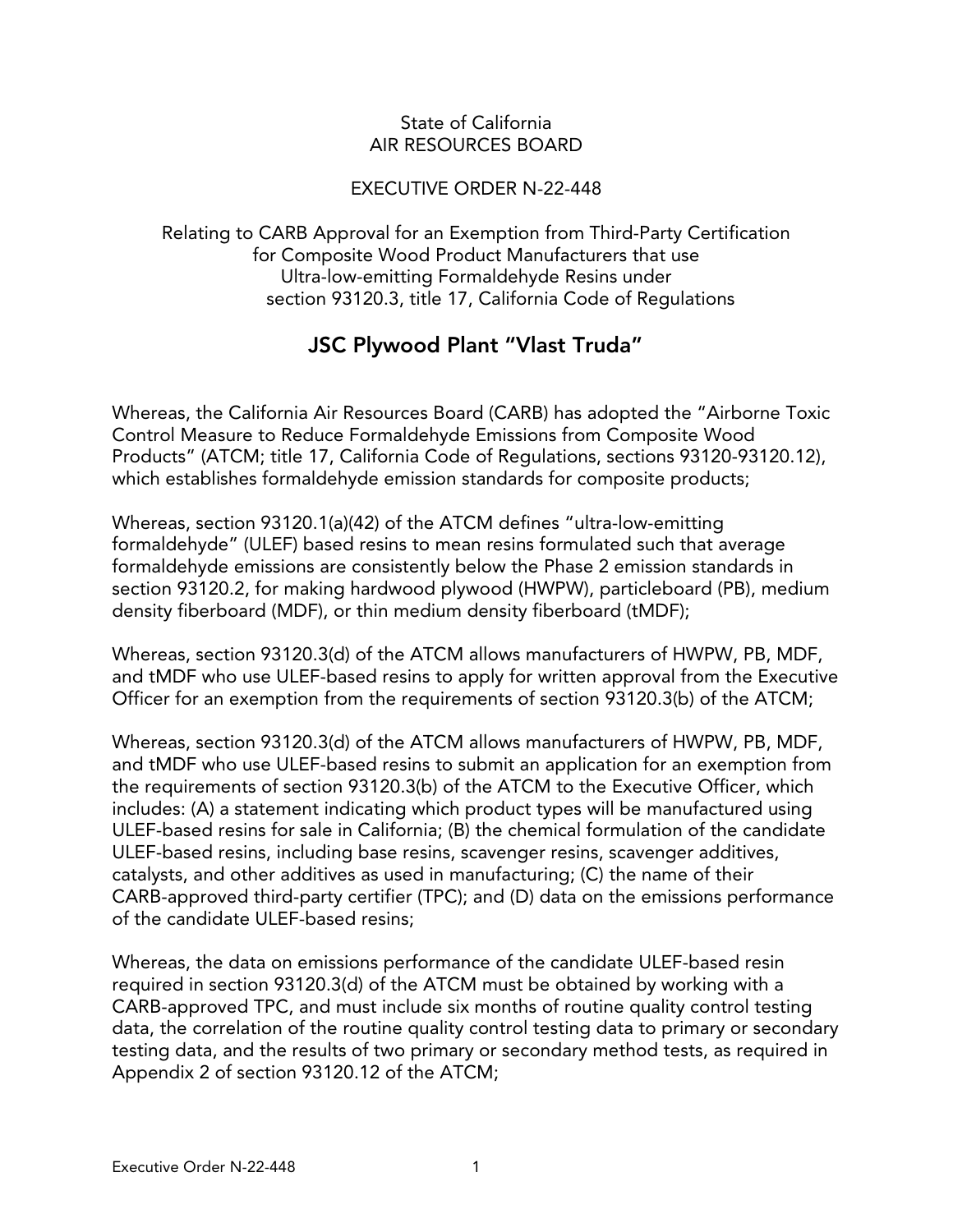Whereas, section 93120.3(d)(2) of the ATCM requires that 90 percent of the six months of routine quality control testing data and the results of two primary or secondary method tests must be shown to be no higher than 0.04 parts per million (ppm), and that all data must be shown to be no higher than 0.05 ppm for HWPW and 0.06 ppm for PB, MDF, and tMDF;

Whereas, section 93120.3(d)(5) of the ATCM provides that the Executive Officer shall approve the application and issue an Executive Order if the evidence submitted by the applicant is sufficient to demonstrate that the applicant has met the requirements specified in sections 93120.3(d)(1) and 93120.3(d)(2) of the ATCM;

Whereas, JSC Plywood Plant "Vlast Truda" (Vlast Truda or the applicant) submitted an original application that was received on March 5, 2020;

Whereas, the original application from Vlast Truda specified the range in product manufacturing parameters, applicable post-press product treatments, base resin trade name(s) and base resin manufacturer(s)/supplier(s), and other ingredients added to the base resin by the applicant to manufacture ULEF hardwood plywood-veneer core (HWPW-VC) brand FK, FSF, and FSF-TV products;

Whereas, CARB was provided base resin/adhesive information specifying the base resin polymer type and minimum and maximum values of all major and any minor ingredients in the base resin on a percent weight of solids basis;

Whereas, the base resins/adhesive supplier, commercial name, and resin type are set forth in Confidential Attachment A;

Whereas, section 93120.3(d) of the ATCM allows ULEF product manufacturers to apply for re-approval by CARB by submitting an updated application;

Whereas, Vlast Truda submitted the original and the updated applications for approval to CARB as follows:

| <b>Executive Order #</b> | <b>Date Received</b> | Date Signed | <b>Actions</b> |
|--------------------------|----------------------|-------------|----------------|
| N-20-448                 | 03/05/2020           | 03/17/2020  | Original       |

Whereas, Vlast Truda submitted an updated application for re-approval to CARB on February 10, 2022;

Whereas, the updated application for renewal from Vlast Truda was deemed complete on March 4, 2022;

Whereas, the Executive Officer finds that the completed, updated application demonstrated the ULEF manufacturer's ability to continue to comply with section 93120.3(d) of the ATCM; and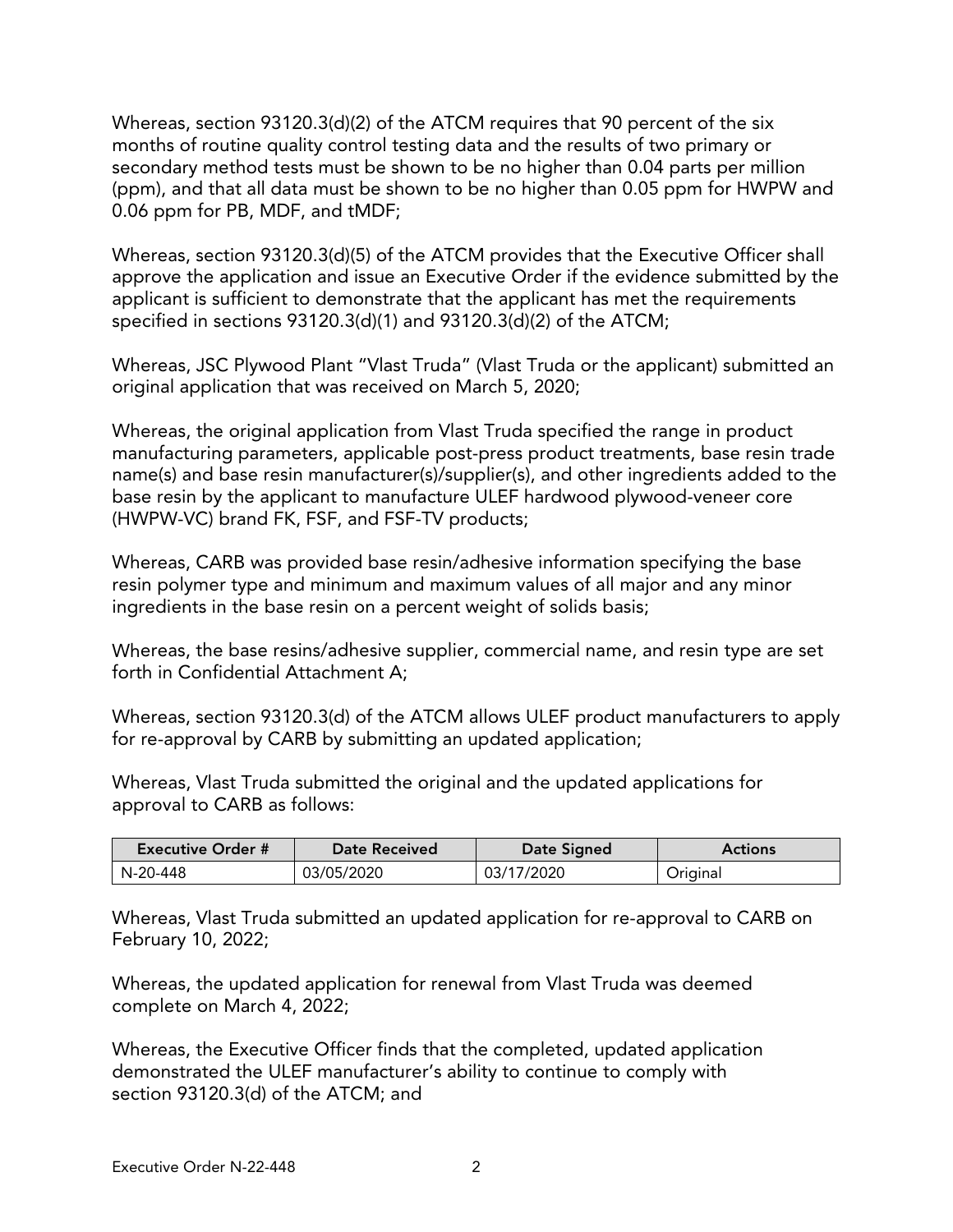Whereas, the Executive Officer approved Vlast Truda's request for re-approval, and it is appropriate that Executive Order N-20-448 be superseded by this Executive Order N-22-448.

Now, therefore, it is ordered that Vlast Truda is hereby approved as a ULEF manufacturer of HWPW-VC that is exempt from the requirements of section 93120.3(b) and Appendix 2 of section 93120.12 of the ATCM, provided that the following terms and conditions are met for products sold, supplied, offered for sale, or manufactured for sale in California:

- 1. Vlast Truda must use the commercial resins listed and suppliers listed in Section A of Confidential Attachment A of this Executive Order for the manufacture of ULEF HWPW-VC products.
- 2. As specified in Section B of Confidential Attachment A, Vlast Truda is legally responsible for ensuring that the base resin specifications are within the ranges specified in the original application and any subsequent amendments of this Executive Order.
- 3. The application rate of the base resins used for the manufacture of ULEF HWPW-VC composite wood products by Vlast Truda must be within the ranges specified in Section C of Confidential Attachment A of this Executive Order.
- 4. Other chemical components of the base resins (such as sizing wax and release wax) used for the manufacture of ULEF HWPW-VC products by Vlast Truda must be within the ranges specified in Section D of Confidential Attachment A of this Executive Order.
- 5. The allowable operating parameters for press temperature and press time for the base resins used to manufacture the ULEF HWPW-VC products by Vlast Truda must be within the ranges specified in Section E of Confidential Attachment A of this Executive Order.
- 6. Only the composite wood products with the product names listed in Section F of Confidential Attachment A of this Executive Order are authorized under this Executive Order.

Be it further ordered that this Executive Order N-22-448 supersedes Executive Order N-20-448, which was signed on March 17, 2020.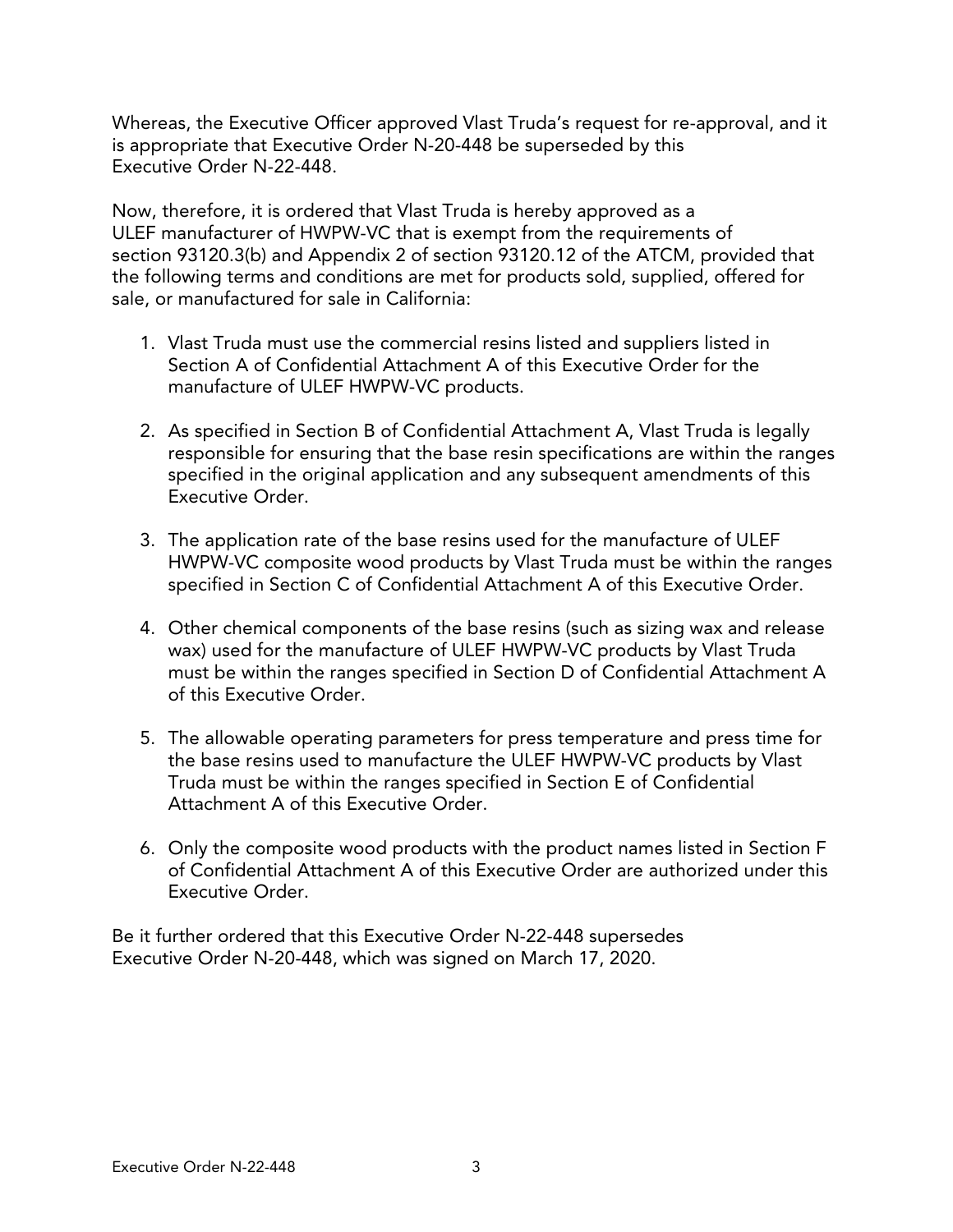Be it further ordered that Vlast Truda may change the resin system supplier listed in Section A of Confidential Attachment A of this Executive Order if the new resin supplier supplies the same resin type listed in Confidential Attachment A of this Executive Order, at least two primary or secondary method tests are performed on random samples selected by their CARB-approved TPC, and the Chief of the Risk Reduction Branch within the Transportation and Toxics Division is notified before Vlast Truda uses the resin for production.

Be it further ordered that Vlast Truda must conduct confirmatory testing for a new resin supplier by demonstrating that the results of two primary or secondary method tests for the new resin system supplier are no higher than 0.04 ppm for the ULEF products authorized under this Executive Order.

Be it further ordered that the Executive Officer may review and, for good cause, modify or revoke this Executive Order as provided in section 93120.3(d)(5) of the ATCM. The Executive Officer shall not modify or revoke this Executive Order without affording the applicant the opportunity for a hearing in accordance with the procedures specified in title 17, California Code of Regulations, section 60055.1 et seq.

Be it further ordered that this Executive Order shall have a duration of two years from the date this Executive Order is signed; the applicant may apply for re-approval as provided in section 93120.3(d)(5) of the ATCM.

Be it further ordered that the applicant must maintain records in electronic or hard copy form for two years, for review by CARB upon request, as specified in section 93120.3(g) of the ATCM.

Be it further ordered that the applicant must notify the Executive Officer in writing within 30 days if there is any change in their product manufacturing parameters or base resin manufacturer(s) or supplier(s) that does not comply with any of the requirements, terms or conditions specified in the ATCM or this Executive Order.

Executed at Sacramento, California on this  $28<sup>th</sup>$  day of March 2022.

Th Jr'  $\overline{\phantom{a}}$  , where  $\overline{\phantom{a}}$  , where  $\overline{\phantom{a}}$ 

Robert Krieger, Chief Risk Reduction Branch Transportation and Toxics Division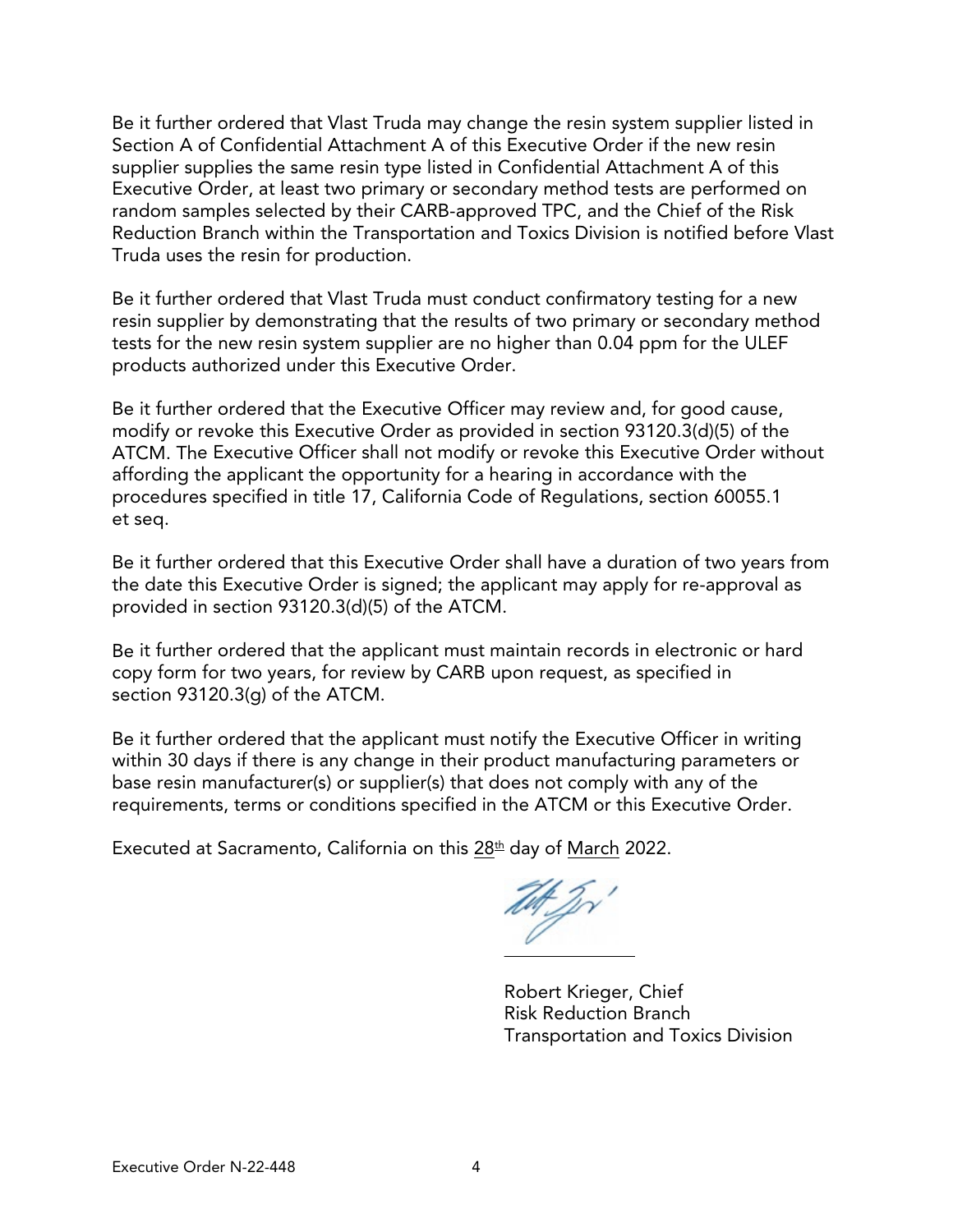## Confidential

### Attachment A *Formulation Data and Operating Parameters Page 1 of 2*

State of California AIR RESOURCES BOARD Executive Order N-22-448

# JSC Plywood Plant "Vlast Truda"

## **Section A.**

| <b>Resin Supplier 1:</b><br>• Address: | Research & Development Company "Astat" Ltd.<br>Lenina St. 121, Office 310<br>Nizhny Novgorod Region<br>Dzershinks, Russia 606016 |  |  |
|----------------------------------------|----------------------------------------------------------------------------------------------------------------------------------|--|--|
| <b>Commercial Resin Name 1:</b>        | <b>SFG-3014</b>                                                                                                                  |  |  |
| • Resin Type:                          | Phenol Formaldehyde (PF)                                                                                                         |  |  |
| <b>Resin Supplier 2:</b><br>· Address: | LLC Metadynea<br>Electrozavodskaya Street 27, Building 2<br>Moscow, Russia 107023                                                |  |  |
| <b>Commercial Resin Name 2:</b>        | Primere 14F211                                                                                                                   |  |  |
| • Resin Type:                          | Urea Formaldehyde (UF)                                                                                                           |  |  |

#### Section B.

#### Base Resin Chemical Formulation (Percent by Weight):

JSC Plywood Plant "Vlast Truda" remains legally responsible under this Executive Order for ensuring that the base resin specifications are within the ranges specified in the original application and any subsequent amendments to this Executive Order.

## Section C.

#### Base Resin Application Rate (pounds per 1,000 square feet):

• HWPW-VC (min/max): 27.65 to 30.72